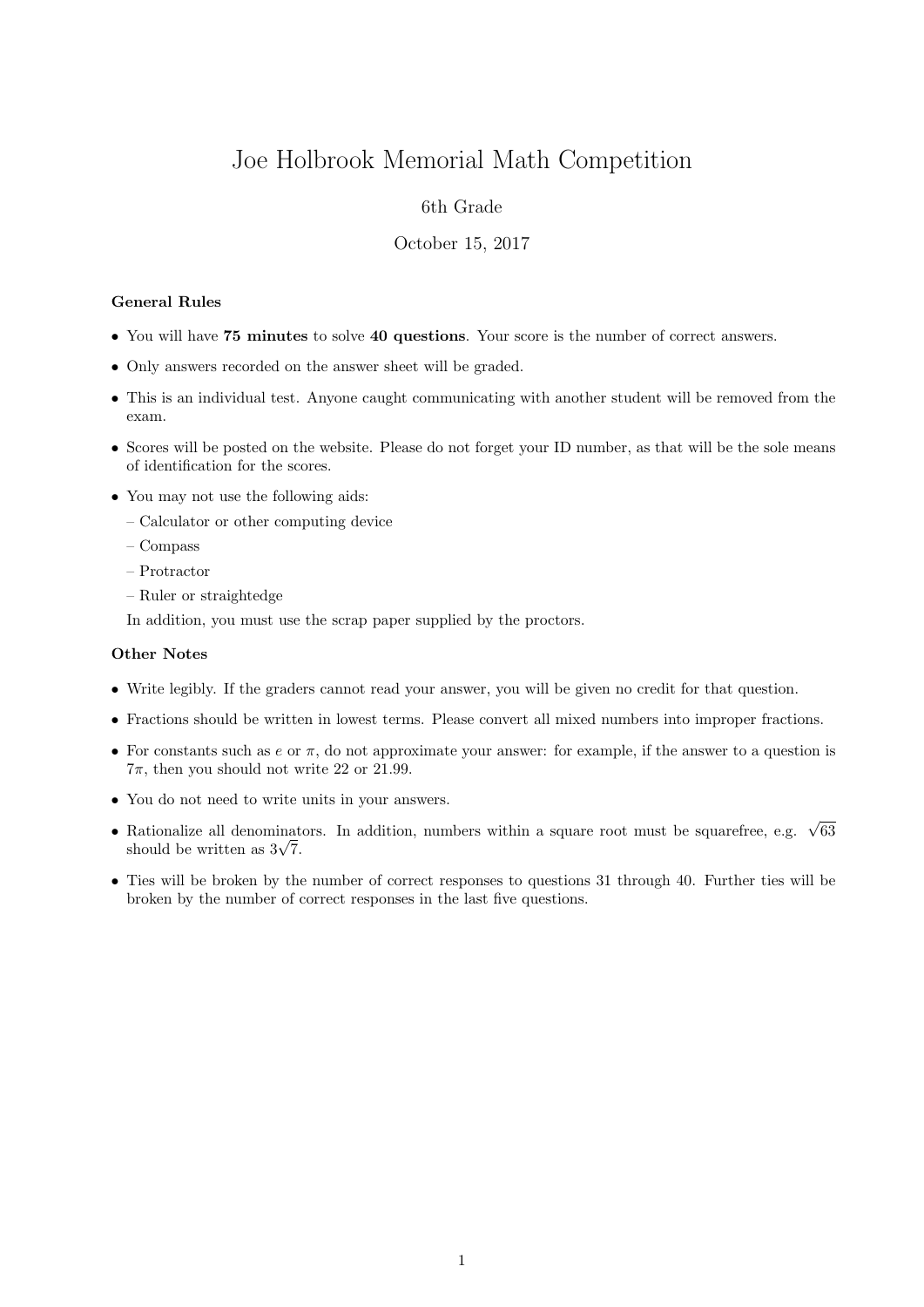- 1. It is currently 12:24PM and Jonathan's mom won't let him go swimming until 3:00PM (on the same day). How many minutes does he have to wait until he can go?
- 2. Adam is driving a car, and takes 1 minute and 7 seconds to travel 1 mile. How long does it take to travel 60 miles? Express your answer in minutes.
- 3. In Reverse Land, addition and subtraction come before division and multiplication, and operations are performed from right to left. What is  $2 + 5 \cdot 2 - 5$  in Reverse Land?
- 4. ABCD is a square with side length 6. Let E be the midpoint of BC. If F and G are points outside ABCD such that  $EFGC$  is a square, find the perimeter of  $ABEFGCD$ .
- 5. BCA Math Team loves donuts. At the last practice, there were 300 donuts. 20% of the donuts had sprinkles, 10% of the donuts had chocolate, and 37% of the donuts had jelly. The rest were plain. How many plain donuts were there?
- 6. Jaylen and Derrick want to play basketball together, so they agree to meet up at a local park that is 2 miles away from both of their houses. Derrick rides his skateboard to the park at a constant rate of 5 miles per hour, while Jaylen walks to the park at a constant rate of 3 miles per hour. If the boys want to arrive at the park at the same time, how many minutes earlier than Derrick should Jaylen leave his house?
- 7. The Big Clock of America flashes every 9 minutes and rings every hour. The last time the clock both flashed and rang was at 12:00 PM. When will be the next time that the clock both flashes and rings? Indicate AM/PM.
- 8. The entire BCA Math Team are trying to cross the Hackensack River and we have a bunch of boats. We realize that if we have another boat, there will be exactly 6 people on each boat; if we take away a boat, there will be exactly 9 people on each boat. How many people are on the team?
- 9. Wanye the Toed is creating the Council of Toed from him and his friends, Peiyu the Pig, Greggy the Goose, Sampai the Snail, Daniel the Stewart, and Andrew the Antelope. The Council should have 3 members, and Wanye has to be in it. How many choices are there for the Council?
- 10. How many whole numbers are between  $\sqrt{7}$  and  $\sqrt{700}$ ?
- 11. Because of JHMMC, all stores in New Jersey are having a sale. A jacket that was \$12 is now on sale at a 10% discount. Assuming the sales tax is 10%, what is the final price of the jacket?
- 12. Trevon averaged 25 points per game over his last 7 basketball games. In the first four of these, he averaged only 14 points per game. However, he averaged 31 points per game over the last four games. How many points did he score in his 4th game?
- 13. What is the unit digits of  $2017^{2017}$ ?
- 14. Find all integers *n* which satisfy the inequality  $n^2 3n + 2 \leq 0$ .
- 15. Sarah is making a sandwich for lunch. In her fridge, she has 5 types of meat: ham, salami, turkey, baloney, and roast beef, as well as 3 types of cheese: swiss, american, and provolone. She wants her sandwich to have 2 different types of meat and 1 type of cheese, but absolutely hates the taste of salami with american cheese or roast beef with baloney. How make types of sandwiches can Sarah make for lunch that she will actually like?
- 16. David Ni likes to hug cats and dogs on his birthday. It costs \$2 dollars to hug a dog once and \$10 to hug a cat once. He spends \$200 on his birthday hugging cats and dogs. He hugged the cats and dogs a total of 32 times. How many times did David Ni hug a cat?

17. Let 
$$
a\Delta b = \frac{2ab}{a+b}
$$
. Find  $((2\Delta 6)\Delta 3)\Delta (0\Delta (3\Delta 7))$ .

- 18. The Fibonacci sequence is a sequence of numbers where any term after the second is the sum of the previous two terms. Among the first 100 terms of the sequence, how many are even? The first 8 terms are given here: 1, 1, 2, 3, 5, 8, 13, 21.
- 19. The average, median, and unique mode of 5 positive numbers is 5. What is the maximum possible value of the largest number in those positive numbers?
- 20. What is the maximum value of  $a^b \cdot c^d$ , where  $\{a, b, c, d\}$  is some permutation of  $\{2, 0, 1, 7\}$ ?